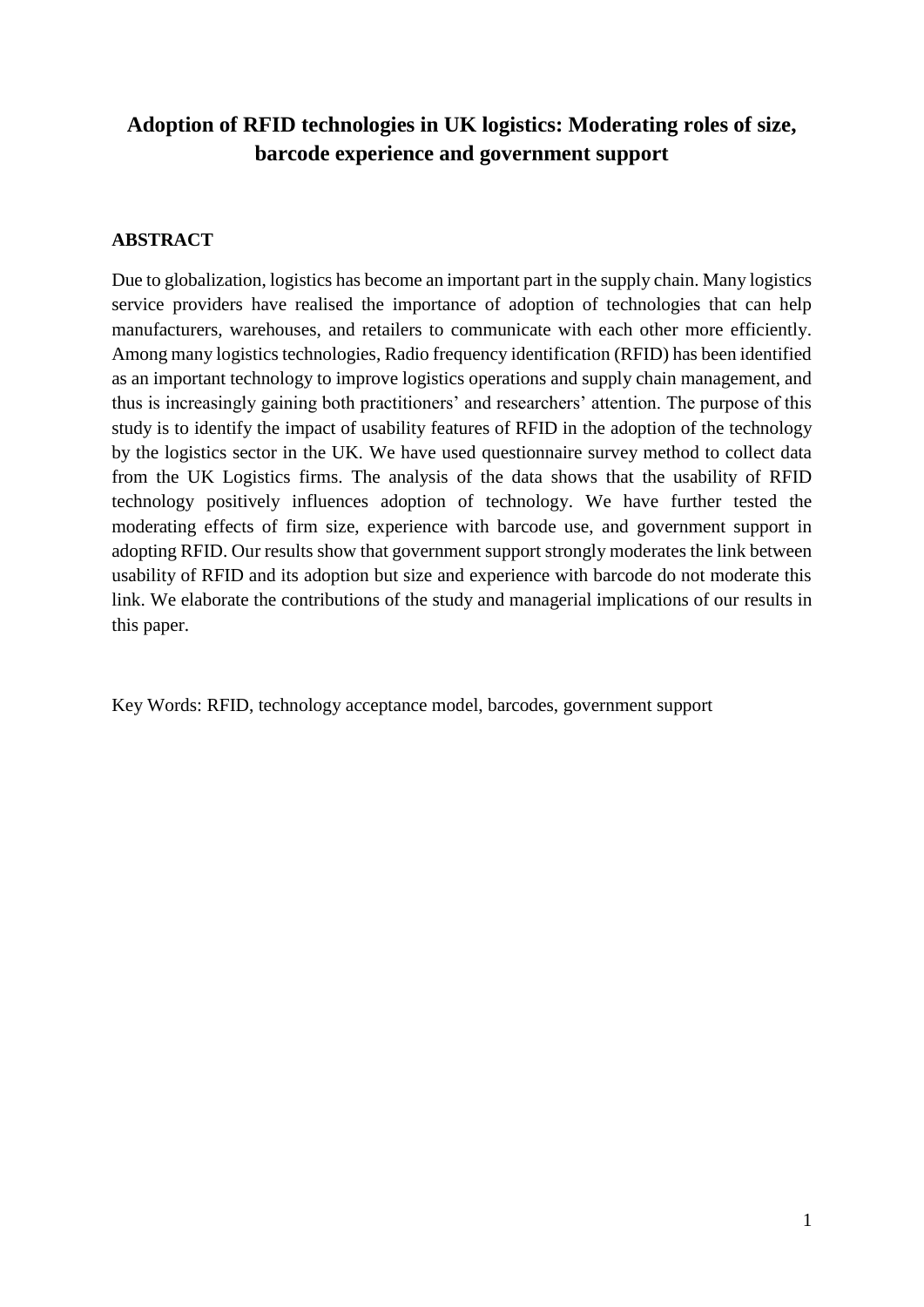#### **1. Introduction**

Due to globalization, logistics has become a strategic factor in creating competitive advantage in supply chains. With help of efficient and effective logistics, it is possible to ensure smooth flow of raw materials, products and related information from the primitive occurring points to the final consumption points (Bowersox and Closs, 1996). Since the contribution of logistics in the overall competitiveness of companies has been recognised by companies, many of them have realised the need to adopt technological innovations (Lin and Ho, 2009a). Several technologies are available for improving the efficiency and effectiveness of integrated global logistics. They are related to expert systems and artificial intelligence, and include technologies such as Enterprise Resource Planning and Radio Frequency Identification (RFID).

Radio frequency identification (RFID) is one such recent innovation in the logistics industry, and is the focus of the research reported in this paper. RFID is a type of famous autoidentification technology that uses radio frequency (RF) waves to identify, track and locate individual physical items. A typical RFID system consists of three components: an antenna, RFID tags, and a RF reader. This technology is widely used in many applications including manufacturing and distribution of products (Cardiel et al., 2012; Lin and Ho, 2009a), Businessto-Business (B2B) logistics, Business-to-Consumer (B2C) marketing and after-sales service (Curtin et al., 2007).

Since firms have recognised the potential of RFID in integrating their logistics activities, its adoption has been growing regularly. For example, the US retail giant Wal-Mart has been using RFID in their operations for the past few years. From January 2005, the company has also insisted its top 100 suppliers to adopt RFID (Lin et al, 2005). Many other big companies such as Federal Express, Dell, Proctor and Gamble, and the American Defence Department have also adopted RFID technology in their supply chain systems (Lin and Ho, 2009a). Due to the increasing popularity of RFID, several research studies have recently been conducted to understand the impact of the technology on performance of firms. Many research articles have focused either on the general overview of RFID or on the applications of RFID in various industries such as fashion (Luyskens and Loebbecke, 2007; Moon and Ngai, 2008), services (Lee et al., 2008), retail and manufacturing sectors (Bhattacharya et al., 2008), library (Rong, 2004), and automotive industry (Schmitt et al., 2007). However, there is a limited discussion in understanding the impact of usability of RFID on its adoption, and in understanding how this relationship gets affected by other related factors, especially in the logistics sector. In this study, we first try to understand the relationship between the usability of RFID and the adoption, and then check whether this relationship is moderated by (i) the size of the company, (ii) experience with the current technology (barcode) being prominently used by the company and (iii) the level of government support for RFID.

The rest of the paper is organised as follows: Section 2 introduces the background of RFID. This section also explains theoretical underpinning and hypothesis development. Section 3 presents research methodology with detailed data description. Section 4 explains data analysis. Section 5 discusses the results and the managerial implications. The final section summaries the conclusion with limitations and future research possibilities.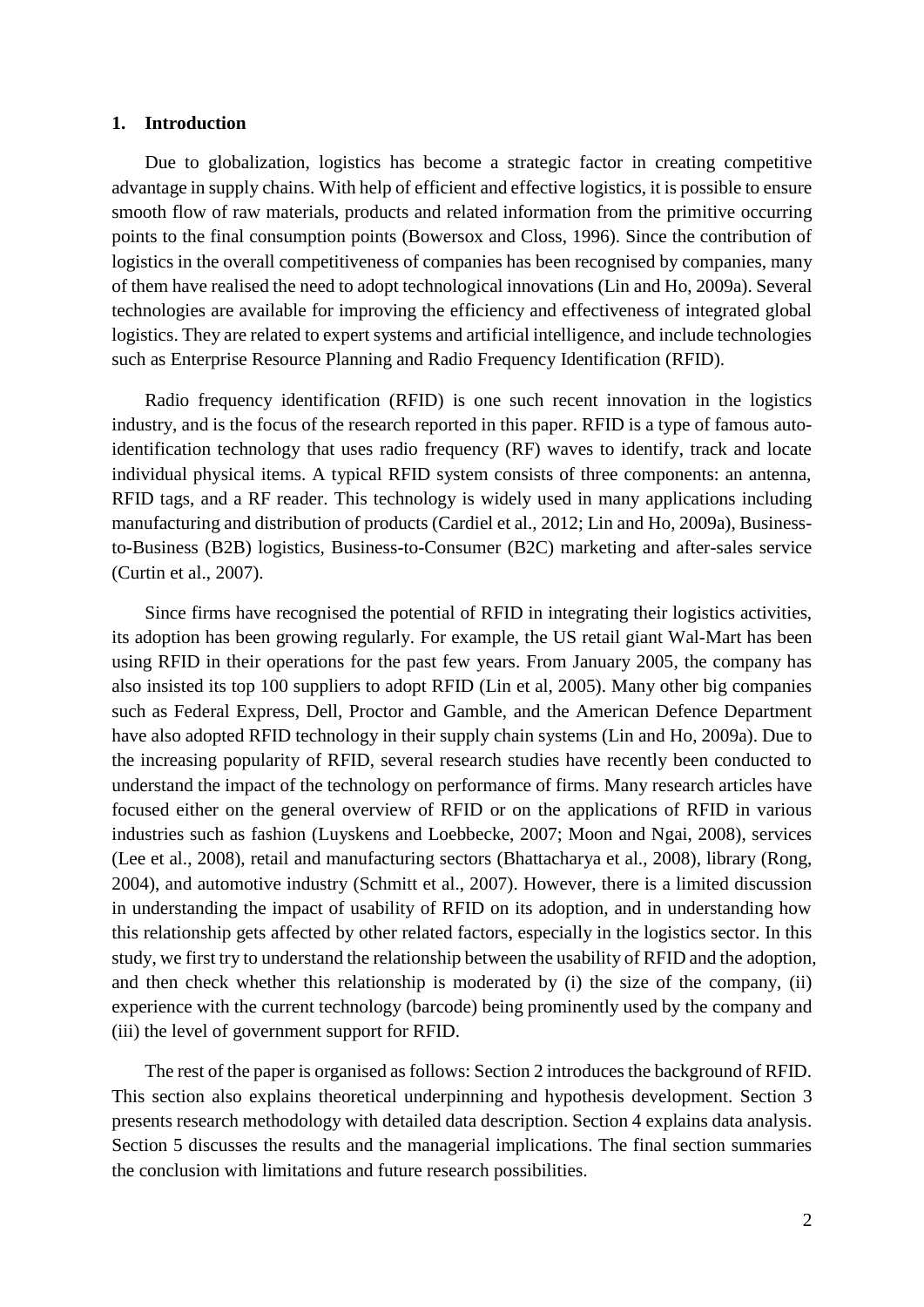#### **2. Research Background and hypotheses development**

### **2.1 Background study on RFID**

RFID is one of the latest identification technology used in various applications. Based on the level of usage, ranging from 1 meter to several meters, the cost of RFID tags are also different. Attaran (2007) has described the RFID technology in simple terms. Accordingly, RFID tags are the chips that are embedded in the product, pallet, or case. They are used to store and transmit information about the specific unit. RFID readers are radio frequency transmitters and receivers, controlled by a micro-processor or digital signal processor that communicates with the tags. The middleware is an intermediate layer between the RFID readers and the enterprise application systems (Wang et al., 2010). It is used for reader and device management to provide a common interface to configure, monitor, deploy, and issue commands directly to readers (Curtin et al., 2007; Sweeney, 2005). RFID system is always connected to an enterprise application system for data processing in support of business activities (Wang et al., 2010).

Though RFID is a relatively new technology, many companies have recognised the potential of this technology for handling the complexity of globalisation and for creating a balance between cost and performance in supply chains. This has also arose interest in this technology among consultants, academics and researchers worldwide, which is indicated by the increasing volume of articles on the subject in trade publications and scholarly journals (e.g., Chen et al., 2012; Riedel et al., 2008; Lee et al., 2013; Li et al., 2010; Poon et al., 2009; Tan and Chang, 2010; Sundaram et al., 2010). Li et al. (2010) classified the literature of RFID into three areas: RFID general overview, analytical studies, and empirical studies. General overview of the literature covers the applications of RFID in supply chains, challenges and strategies of RFID (Spekman and Sweeney, 2006; Twist, 2005; McFarlane and Sheffi, 2003). Analytical studies on RFID cover financial implications and inventory issues in various sectors including manufacturing and distributions (Ozelkan and Galambose, 2008; Ustundag and Tanyas, 2009). Empirical studies includes cases of Wal-Mart (Hardgrave et al., 2008a;b), Sainsbury's (Karkkainen, 2003), Volvo (Holmqvist and Stefansson, 2006a,b), Hong Kong aircraft engineering company (Ngai et al., 2007) and many others.

A notable absence in the above literature is the focus of RFID on the logistics sector. Specifically, there is no prior research that attempted to understand the adoption of RFID technologies in the UK logistics sector from the theoretical lens of technology acceptance model (TAM). This study attempts to fill this gap.

#### **2.2. Theoretical background and hypothesis development**

Technology adoption in any company is normally based on two important criteria: usefulness of the technology to the organisation and the ease of use of the technology (Davis et al.,1989; Hossain and Prybutok, 2008; Muller-Seitz, et al., 2009; Pai and Huang, 2011). Recently, it has been applied to the introduction of healthcare information systems (Chong and Chan, 2012; Pai and Huang, 2011). RFID technology is being used widely in many university libraries (Hossain and Prybutok, 2008), and also in the German electronic retail sector (Muller-Seitz et al., 2009). TAM, in its original form, assumes that perceived usefulness and perceived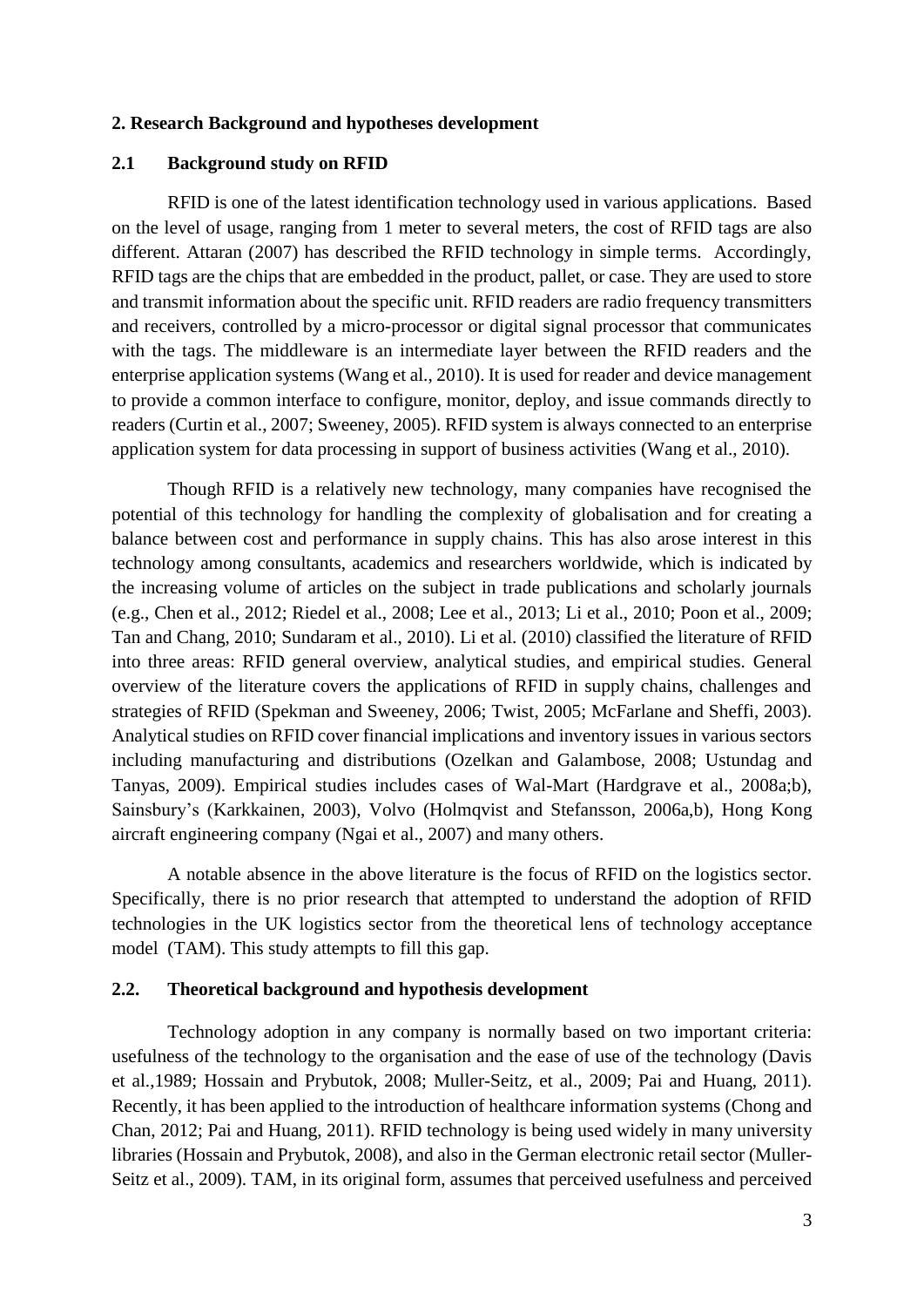ease of use are main factors in persuading the adoption of a new technology (Davis et al., 1989; Yi and Hwang, 2003). Venkatesh and Davis (2000) later discussed a revised and upgraded TAM to include the intention to use as another factor. Additionally, in Hossain and Prybutok's (2008) study, the TAM was extended by adding perceived cultural influence, perceived privacy, perceived regulations' influence, and perceived security to the model.

The literature generally has confirmed a close association between usefulness/ease of use and adoption. For example, Pai and Huang's (2011) research on the use of healthcare information system pointed out that the relationship between perceived usefulness and users' intention to use is positive. Muller-Seitz et al. (2009) also found that the better the perceived usefulness of RFID in retailing, the better the customer acceptance of RFID. This is because if the RFID technology leads to reduced costs and time, improved security of cargos, accuracy of stock records, tracking of containers and efficiency, and some other benefits to the users, the perceived usefulness is likely to be high (Muller-Seitz et al., 2009). Also, people tend to use RFID if it is easy to use, less stressful or less complex to use and easy to integrate with company's existing information infrastructure (Muller-Seitz et al., 2009; Pai and Huang, 2011). In this study, we have combined the ideas of ease of use and usefulness of RFID technology as a single factor, namely usability, and posit our first research hypothesis.

**H1:** Usability of RFID technology will have a positive impact on its adoption.

Although many companies will try and adopt RFID if the technology makes running of the business easy, there are other external factors which may slow down or otherwise affect the adoption of this technology. We specifically focus on three important moderators here.

Our first factor is the size of the company. Smaller companies may not have sufficient resources to invest in newer technologies such as RFID, which may limit the usability of the technology and impact adoption adversely. This moderating role of the size of the company has been echoed in several previous studies in different research contexts (Anderson, 2003; Zona et al., 2012). Thus we feel that the link between usability and adoption of RFID is more effective for bigger companies compared to smaller companies. This is highlighted in the following hypothesis.

**H2:** Size of a company will positively moderate the relationship between usability and adoption of RFID.

Our second moderating variable is the experience of a company in using barcode technology, which is a technology closely related to RFID. The barcode technology has been used in the service sector since the mid-1970s (Attaran, 2007). It is a line-of-sight technology, which means a scanner has to 'see' the barcode to read it (Attaran, 2007). Barcodes are part of every purchase and have become the ubiquitous standard for identifying and tracking products (White et al., 2007). However some environmental conditions, such as temperature, dirt or hazardous contamination, can adversely affect the effectiveness of barcode scanning on a label. RFID technology is generally seen as an improvement of barcodes and it is believed that the experience in using barcodes will positively influence the expertise in using RFID (Wyld, 2006). Based on these observations, we develop our next hypothesis.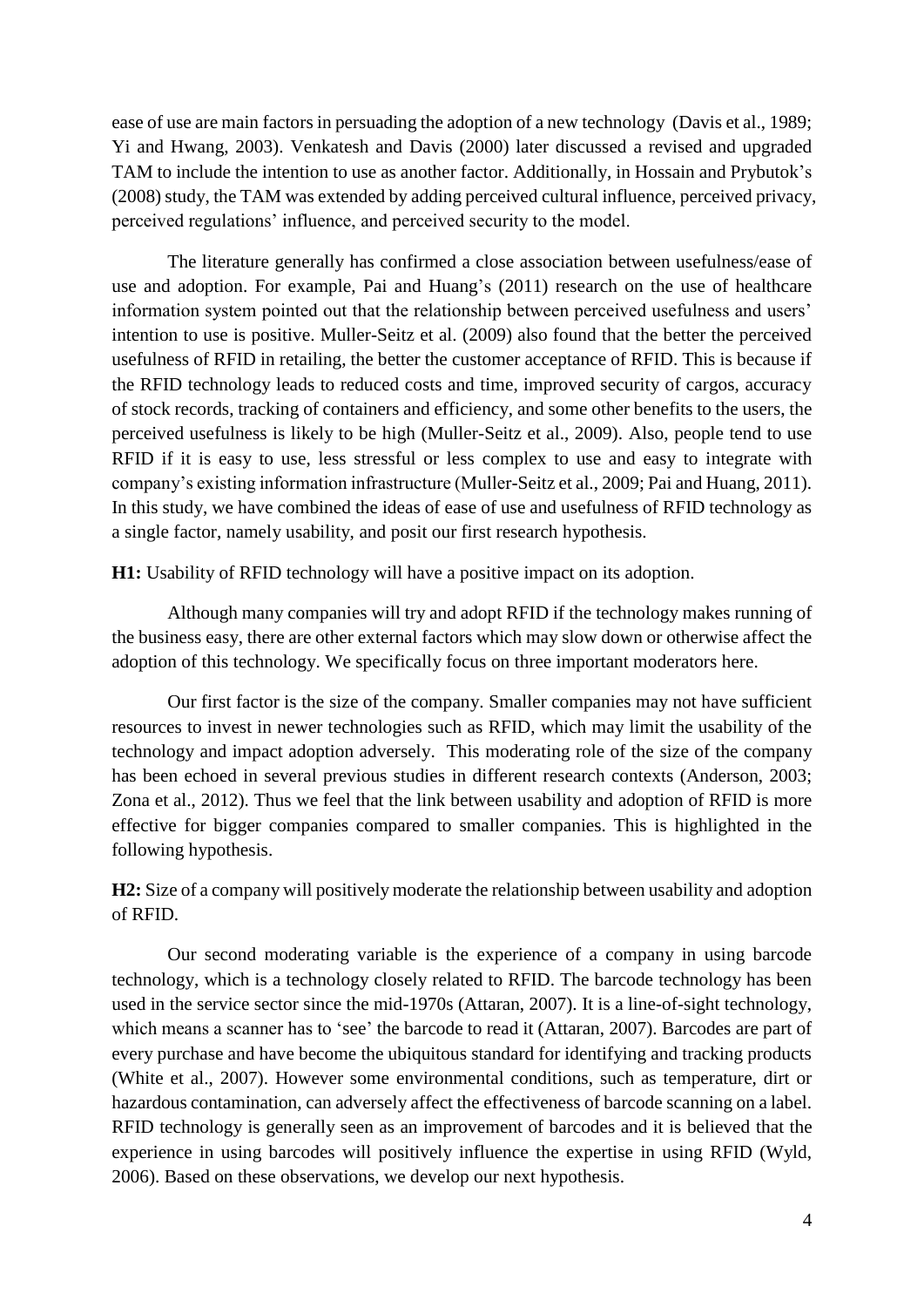**H3:** A company's experience in using barcodes will positively moderate the relationship between usability and adoption of RFID.

Government regulations can encourage or discourage the adoption of innovations (Lin and Ho, 2009a). Government can provide financial incentives and help training manpower with logistics skills for more effective RFID implementation. This was also echoed in preliminary interviews we carried out prior to developing a large scale study. We found that some companies adopted the RFID technology since they received some support from local governments. Thus, we have chosen our third moderating variable – government support. We hypothesise that a higher the level of government support will help in building stronger links between usability and adoption.

H4: Government support will positively moderate the relationship between usability and adoption.



## **Figure 1: Research hypotheses**

To test these research propositions  $H1 - H4$ , given in Figure 1, we have used a survey questionnaire to collect data and SPSS to analyse the data.

## **3. Research methodology**

## **3.1 Data description**

We have developed a questionnaire survey based on the literature and preliminary interviews with three local companies. Accordingly, the questionnaire was focused on main elements – usability of RFID, government support, size, barcode use and RFID adoption. A 7 point Likert scale was used for all items in this study, with the responses rated as follows: 1 as strongly disagree, 2 as disagree, 3 as somewhat disagree, 4 as neither agree nor disagree, 5 as somewhat agree, 6 as agree, and 7 as strongly agree. The survey was conducted during June – August 2011 and it was administered in the UK. Contact details of UK Logistics companies whose main activity was logistics and/or related areas were obtained from the Chartered Institute of Logistics and Transport (CILT) in the UK. Specifically, the areas of the chosen companies belonged to one or more of the following: logistics, freight forwarding, warehousing & distribution, couriers/parcels-main distribution, and, haulage contracting & shipping. We focussed on these areas on the basis of recommendations from a related previous study (Riedel et al., 2008).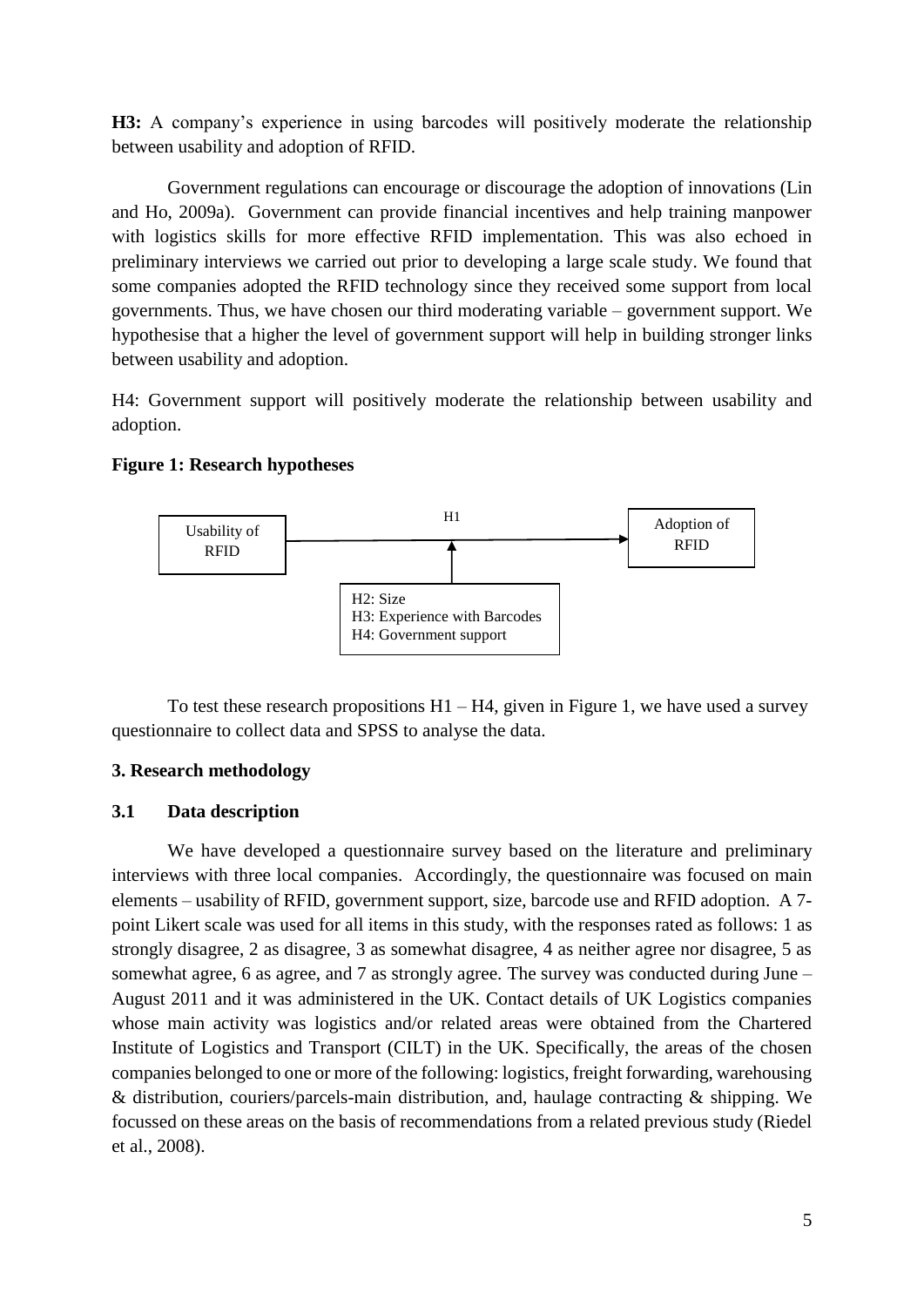CILT (UK) is a pre-eminent independent professional body for individuals associated with logistics, supply chains and all transport throughout their careers. CILT (UK) was chosen to be the major source of companies' contact information because its Knowledge Centre has the most comprehensive, accurate and up-to-date database of Logistics companies in the UK. According to their database, there are 71905 companies engaged in the UK logistics industry. Of those 71905 companies, 3533 companies were randomly selected. Cover letters with links to the online questionnaires were emailed to the owners/managers/directors of those 3533 companies. Since the response rate was too low, another 200 companies from the 71905 companies in the UK Logistics industry were randomly selected. Prior to the large scale survey, a pilot test of questionnaires was conducted with academics and selected industry participants. Questionnaires with cover letters and stamped addressed envelopes were mailed to managers/directors of those 200 companies. As an attempt to maximize the response rate, reminders were sent once per fortnight to companies via email during the survey period (i.e. June - August 2011). Consequently, a total of 174 questionnaires (consisting of 11 returned by post and 163 collected online) were received. Eliminating the incompletely filled-in questionnaires, the remaining number of valid questionnaires is a total of 107 (consisting of 4 completed questionnaires returned by post and 103 collected online).

Nearly 74% of the respondent companies were small to medium size companies with less than 250 employees. The largest number of respondents operated in the logistics (40%) business, followed by freight forwarding (20%), and warehousing and distribution business  $(26\%)$ .

To signify the reliability of the survey responses, the current positions of respondents in their companies and the length of working experience in their current position were asked in the questionnaires. The majority of respondents were managers (50%), followed by directors/board members (38%) and other positions (13%) such as company owners, sales assistants, technical assistants, operation supervisors and logistics coordinators. Over 50% of respondents had more than 6 years of working experience in their current position.

## **3.2 Measure purification and descriptive data analysis**

Statistical Package for the Social Sciences (SPSS), a computer program for statistical analysis, has been used to run factor analysis, reliability analysis, correlation analysis and regression analysis in this study.

**Table 1**: Factor analysis and descriptive statistics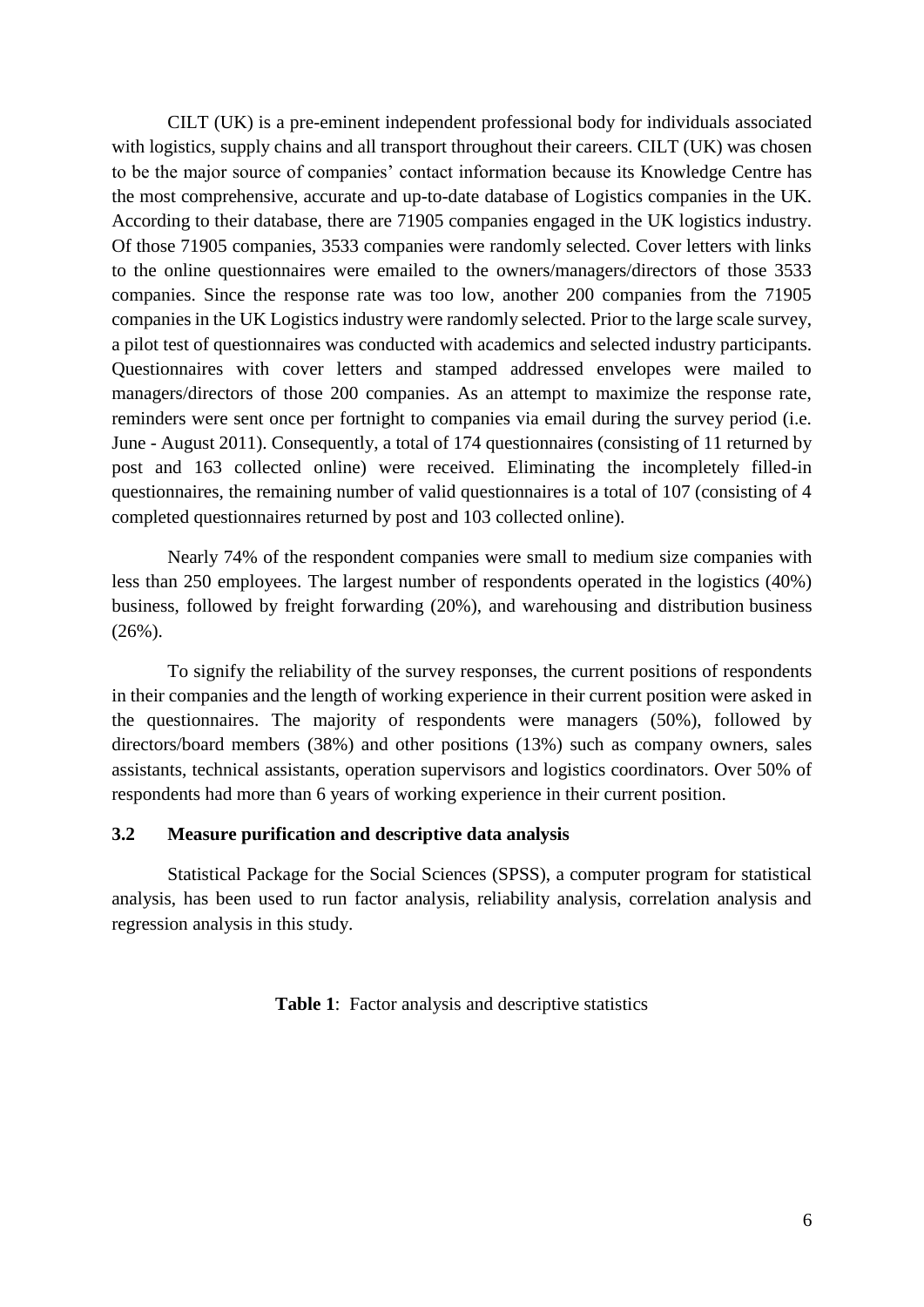|                                                          |       |      |            | Loading Mean SD % of variance explained | Composite<br>reliability |
|----------------------------------------------------------|-------|------|------------|-----------------------------------------|--------------------------|
| <b>Usability</b>                                         |       |      |            | 97.145                                  | 0.99                     |
| (Cronbach $\alpha$ = 0.99)                               |       |      |            |                                         |                          |
| Security                                                 | .986  |      | 4.26 1.827 |                                         |                          |
| Cost                                                     | .982  | 4.56 | 1.839      |                                         |                          |
| Accuracy of stock records                                | .987  | 4.29 | 1.846      |                                         |                          |
| Improve tracking                                         | .986  | 4.25 | 1.866      |                                         |                          |
| Save time                                                | .989  | 4.36 | 1.846      |                                         |                          |
| Overall efficiency                                       | .987  | 4.40 | 1.781      |                                         |                          |
| Easier than convention                                   | .983  | 4.42 | 1.760      |                                         |                          |
| Ease of use                                              | .986  | 4.40 | 1.797      |                                         |                          |
| Less stress                                              | .981  | 4.17 | 1.797      |                                         |                          |
| Easy to integrate                                        | .988  | 4.39 | 1.806      |                                         |                          |
| <b>Adoption</b>                                          |       |      |            | 72.626                                  | 0.89                     |
| (Cronbach $\alpha$ = 0.669)                              |       |      |            |                                         |                          |
| Responsibility                                           | .895  | 3.66 | .686       |                                         |                          |
| Future investment                                        | .799  | 3.93 | .730       |                                         |                          |
| Current stage of adoption                                | .860  | 3.41 | 1.928      |                                         |                          |
| <b>Government support</b><br>(Cronbach $\alpha$ = 0.984) |       |      |            | 95.351                                  | 0.98                     |
| Finance support                                          | 0.974 |      | 4.12 1.784 |                                         |                          |
| Project support                                          | 0.976 | 3.91 | 1.680      |                                         |                          |
| Training                                                 | 0.980 | 3.99 | 1.729      |                                         |                          |
| Regulatory support                                       | 0.977 | 3.90 | 1.704      |                                         |                          |

Factor analysis (see Table 1) has confirmed the presence of three factors 'usability', 'adoption' and 'government support'. The factor 'usability' has 10 questionnaire items. As mentioned in Section 2, the factor 'usability' was usually included as two different factors – ease of use and usefulness in several previous research studies (Davis et al., 1989; Venkatesh and Davis, 2000; Hossain and Prybutok, 2008). The factor 'adoption' has 3 items and the factor 'government support' has 4 items. We have measured the factor 'adoption' using 3 items namely - responsibility of the company in executing the actual adoption of RFID, future plans of company's investment in RFID and current stage of adoption (Riedel et al., 2008). Similarly 'government support' has been measured using four items, namely finance support, project support, training, and regulatory support (Lin and Ho, 2009b).

Factor loadings of all the items are above recommended limit of 0.4 (Hair et al., 2006). Reliabilities of these factors have been measured by Cronbach's alpha (Nunnally, 1978). All the factors have Cronbach's alpha above 0.65, which is the recommended minimum acceptable value for internal consistency of the measures (Hossain and Prybutok, 2008). In addition, to examine significant differences among the estimated parameters to the model (i.e., construct validity), we have tested the variance extracted which is within the acceptable range of more than 0.50 (Fornell and Larcker, 1981)). To verify that the data set is suitable for factor analysis, the Kaiser-Meyer-Olkin Measure of Sampling Adequacy (KMO) value has been measured. KMO value of 0.50 or above with significant Bartlett's Test of Sphericity value (i.e. Sig. value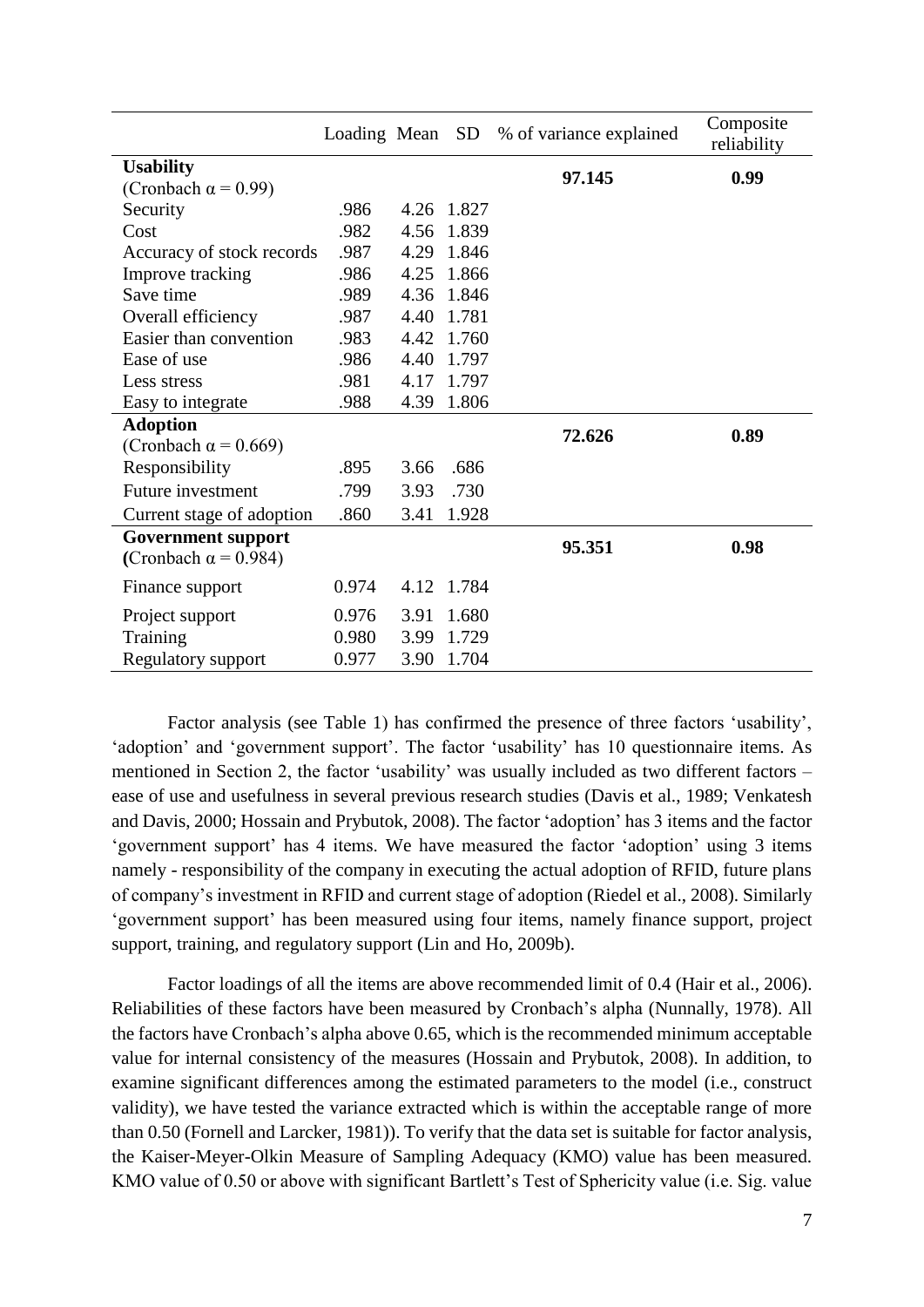is 0.05 or smaller) justify the use of factor analysis (Pai and Huang, 2011). We have also checked the composite reliability to verify discriminant validity. The calculated composite reliability values were above the suggested minimum of 0.65.

To analyse the relationship between the dependent variable (i.e. adoption of RFID) and the independent variable (i.e. usability of RFID), Pearson's product-moment correlation coefficients are used to measure the related index between variables (Pai and Huang, 2011). Table 2 represents the correlation between dependent (adoption) and independent (usability) variables. This table also includes the factor 'government support' and its correlation with the other two factors.

|                    | Usability |      | Adoption Government support |
|--------------------|-----------|------|-----------------------------|
| Usability          |           |      |                             |
| Adoption           | .785      |      |                             |
| Government support | -928-     | .717 |                             |

|  | Table 2: Correlation among factors |  |  |
|--|------------------------------------|--|--|
|--|------------------------------------|--|--|

#### **4. Data analysis**

Regression analysis is used in this study to evaluate the relationship between the dependent and independent variable, and to test moderation effects.

| <b>Variables</b>                        | Standardised $\beta$ coefficients |
|-----------------------------------------|-----------------------------------|
| Control                                 |                                   |
| <b>Business</b>                         | $0.103*$                          |
| Direct Effect                           |                                   |
| Usability                               | $0.782***$                        |
| $R^2$                                   | 0.627                             |
| $R^2$ adj                               | 0.620                             |
| $\bm{F}$                                | $83***$                           |
| *** $p<0.01$ ; ** $p<0.05$ ; * $p<0.10$ |                                   |
| Dependent variable: Adoption            |                                   |

**Table 3:** Results of the simple regression model

First we have tested the relationship between dependent variable (adoption of RFID) and independent variable (usability of RFID). As mentioned in Section 3.1, our responding companies belonged to many sub-sectors of logistics (logistics, freight forwarding, warehousing, etc.), and hence we have controlled for the effect of these sub-sectors using 'business' as a dummy control variable. For the regression discussed below, we first carried out the usual tests to check whether the assumptions of regression are valid for the data. We have tested for normality assumption of the error terms and checked for multi-collinearity and heteroskedasticity. We have verified and found that all assumptions for regression are satisfied. There was no evidence of multi-collinearity with all variable-inflation factors below the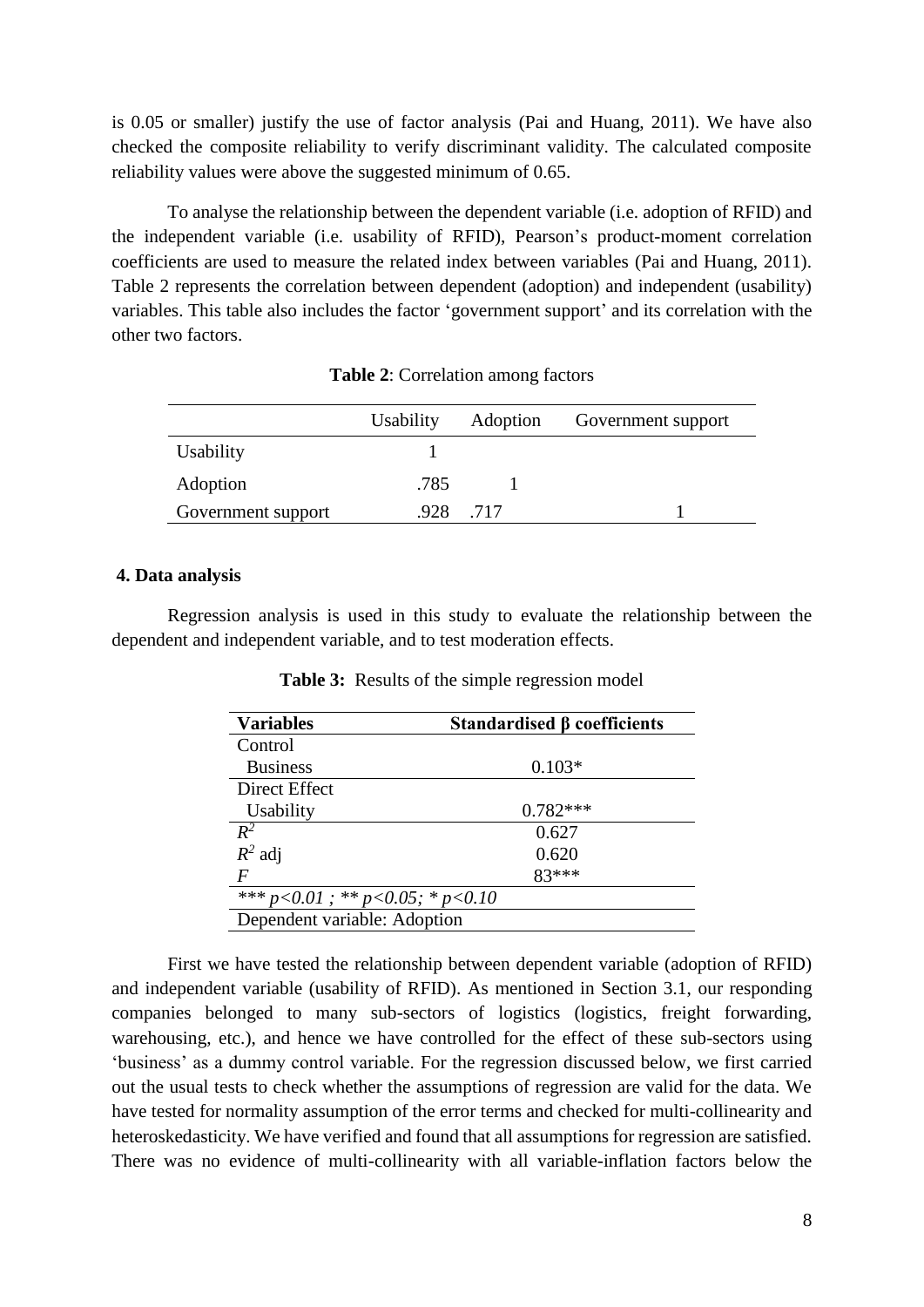threshold of 10 (Hair et al., 2006). Table 3 shows the significant positive impact of usability (the independent variable) on adoption (the dependent variable). This proves our first hypothesis that the usability of RFID technology will have a positive impact on adoption of RFID.

To verify the moderating roles of size, barcode and government support, we employed moderated regression analysis. This involved running regressions in two stages (Li and Atuahene-Gima, 2001; Hair, et al., 2006). In the first stage, the dependent variable (adoption) was regressed with usability, the control variable (business), and the three moderator variables (size, barcode and government support). In the second stage, we repeated the same regression but this time with the incorporation of interaction variables (i.e., usability  $\times$  size, usability  $\times$ barcode, and usability  $\times$  government support) involving the three moderators. Size has been measured in four categories based on the number of employees ( $\leq 50$ ,  $\cdot$  50-249, 250-499 and >500). Bar code is a Yes or No variable.

Like the case of the previous regression, we carried out the usual tests to verify the assumptions of regression. Though all other assumptions are satisfied, there was evidence of multi-collinearity with variable-inflation factors (VIF) for two of the three product-terms (usability  $\times$  size and usability  $\times$  barcode) above the threshold of 10 (Hair et al., 2006). To overcome this problem we employed an orthogonalizing procedure, which is based on replacing the interaction term with related residuals (Saville and Wood, 1991). To orthogonalise the interaction variable usability x size, we first ran a simple regression with this product-term (i.e., usability  $\times$  size) as the dependent variable, and, usability and size as the independent variables. The unstandardized residual of this regression was used as a "true" measure of the interaction, replacing the product-term in the moderated regression. The other product term (usability  $\times$  barcode) was also orthogonalised similarly. Inclusion of the orthogonalized product-terms reduced the VIF value to well within the acceptable limits, and did not affect the values of coefficients or their levels of significance.

The hypothesised moderating effects are validated by comparing the differences in the explanatory power (i.e.,  $R^2$ ) of the Stage 1 and Stage 2 regressions. If the difference between the R-squared values is statistically significant, the moderating effects are confirmed. The significance of the moderating effects of each of the three moderators is verified by looking at the significance of corresponding product-term. Results are shown in Table 4.

The results show that the difference in  $R^2$  between Stage 1 regression and Stage 2 regression is highly significant at 1% level, demonstrating significant moderating effects. However, looking at the individual product terms, two (size and barcode) of the three moderators are not significant. Thus our results show that size of a company or the experience it has with barcode technology do not influence the usability and its link to the level of adoption of RFID. Thus our hypotheses H2 and H3 are not supported. Our results show that government support has strong moderating links, thereby strongly supporting H4.

**Table 4:** Results of the 2-stage moderated regression analysis **Variables Standardised β coefficients**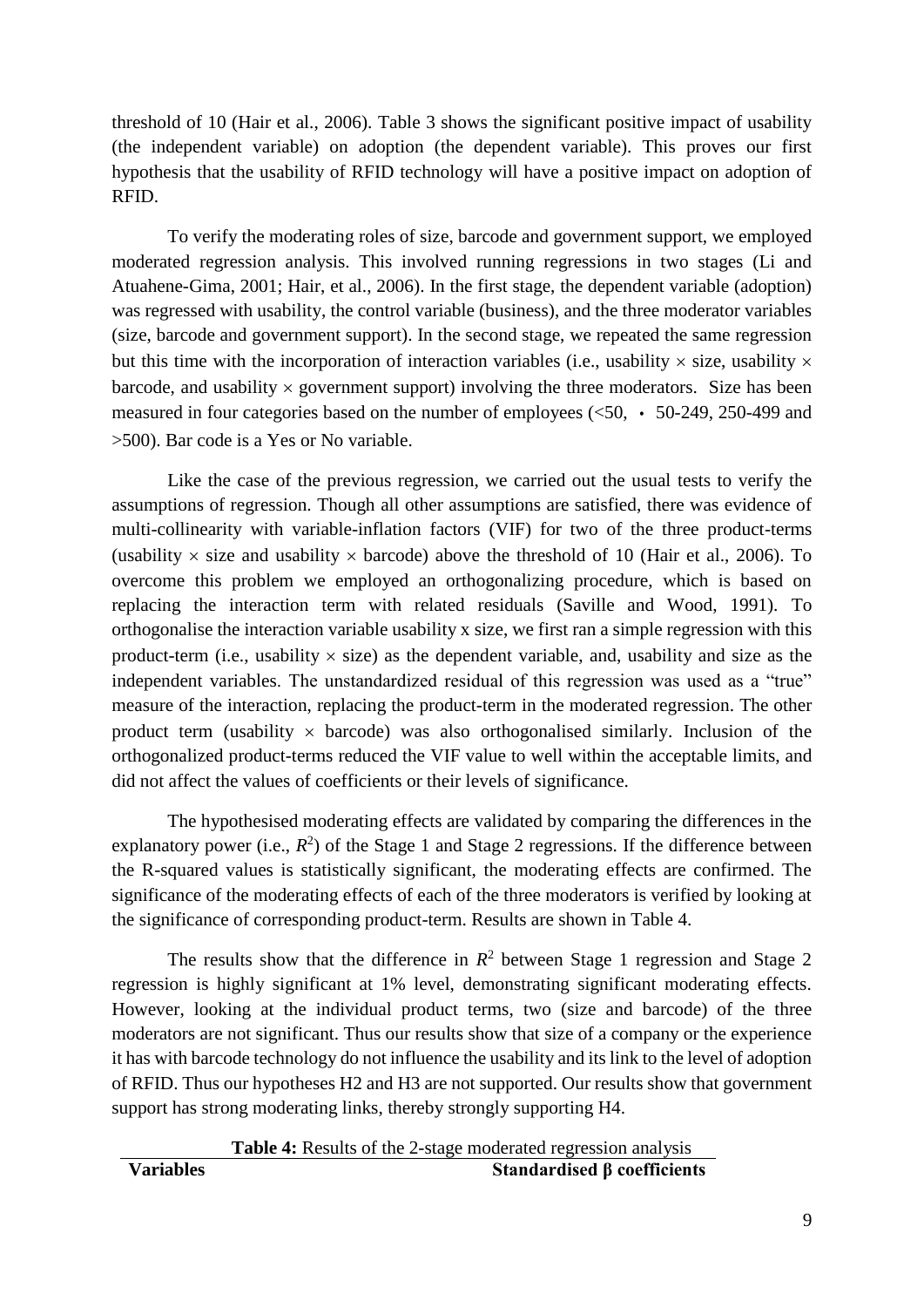|                                         | <b>Stage 1</b> | Stage 2    |
|-----------------------------------------|----------------|------------|
| Control variable: Business              | $0.132**$      | $0.106*$   |
| Direct Effect: Usability                | $0.792***$     | $0.942***$ |
| Size                                    | $0.189***$     | $0.150**$  |
| Barcode                                 | $-0.007$       | $-0.034$   |
| Government support                      | $-0.046$       | $-0.092$   |
| <b>Moderating Effects</b>               |                |            |
| Usability $\times$ Size                 |                | 0.176      |
| Usability $\times$ Barcode              |                | 0.0002     |
| Usability $\times$ Government support   |                | $0.194***$ |
| $R^2$                                   | 0.662          | 0.695      |
| $R^2$ adj                               | 0.645          | 0.669      |
| $AR^2$                                  |                | $0.033**$  |
| $\overline{F}$                          | 38***          | $27***$    |
| *** $p<0.01$ ; ** $p<0.05$ ; * $p<0.10$ |                |            |
| <b>Dependent variable: Adoption</b>     |                |            |

#### **5. Discussion and managerial implications**

Using the analysis of survey data, we have found support for two of the four hypotheses in the context of logistics sector in the UK. We have found that usability of RFID has significant impact on its adoption in the UK logistics sector. We have also found that this relationship is positively moderated by the level of government support but is not moderated by the size of the company or by the experience in using the barcode technology. These results have interesting managerial implications.

Our first finding on the strong relationship between usability (ease of use and usefulness) and adoption has been well documented in prior literature. In our study, we have used the construct of usability because our factor analysis produced a single factor (not two factors namely ease of use and usefulness), but many other studies have represented usability in terms of the two sub-factors. As we discussed in our literature survey, many studies that employed TAM (e.g., Pai and Uhang, 2011; Muller-Seitz et al., 2009) have confirmed the relationships between ease of use/usefulness and adoption of innovations.

However, the real contribution of our work lies in understanding the moderating influence of size, experience in using barcodes and government support. We have found that government support is a significant moderator. This is illustrated in Figure 2. This figure sketches the moderating effect of government support using the results of Table 4. With a higher level of governmental support, the relationship between usability and adoption increases at a higher rate as usability increases. In contrast, with low or no governmental support, the relationship increases at a lower rate as usability increases. Thus, higher level of government support helps logistics firms to convert the usability of RFID into greater levels of adoption.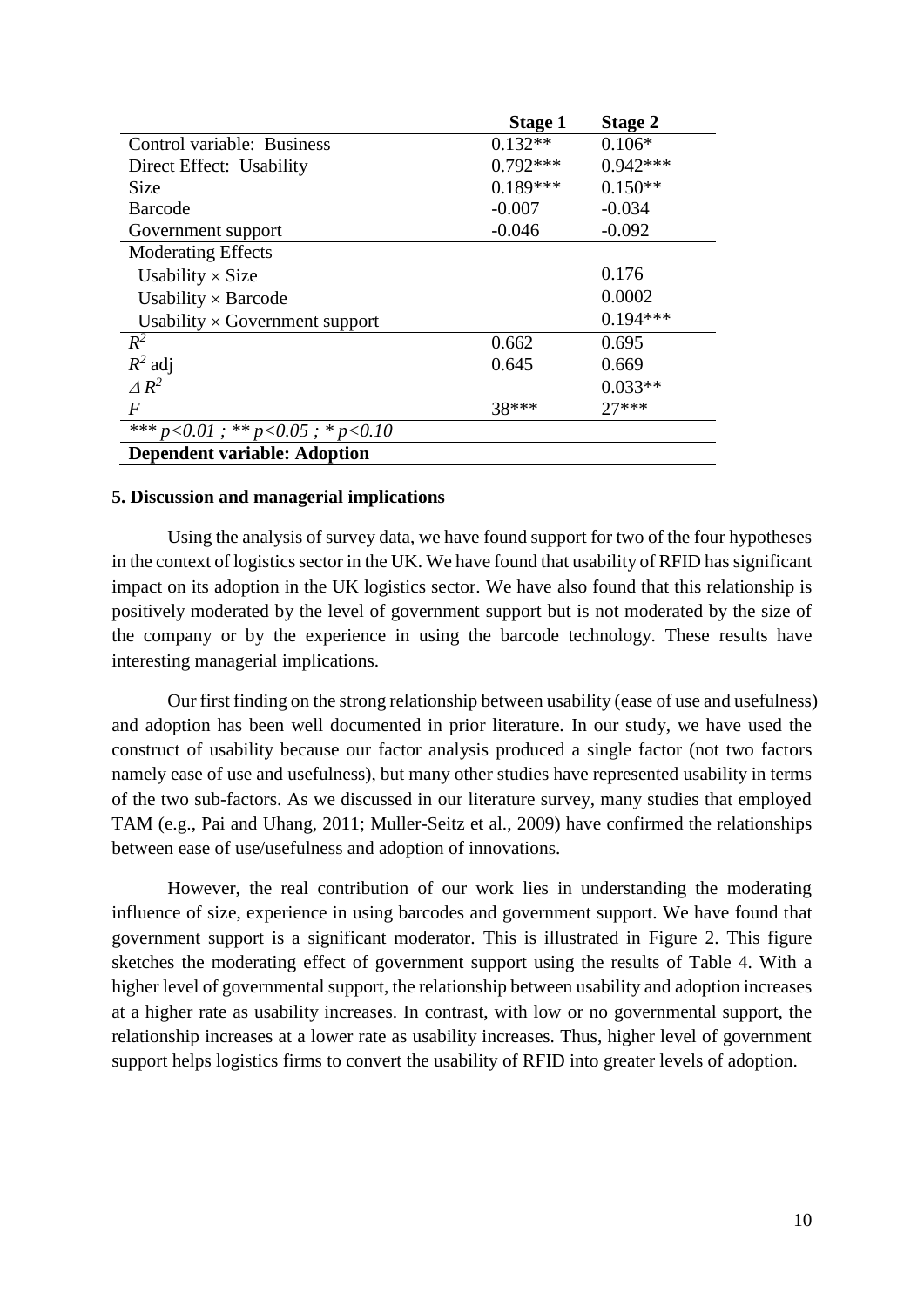

Figure 2: Graph showing the moderating effect of government support on the link between usability and adoption of RFID

As illustrated in Figure 2, there is a tendency for UK logistics firms to maximise benefits from usability of RFID when there is strong support from government (in the form of suitable regulations or training or funding). On the other hand, when there is insufficient help from the government, firms are not able to gain benefits from RFID even if they are positive about the usability of the technology. Though this is a new finding in the context of RFID and in the context of UK logistics, similar findings are available in the literature for other contexts (e.g., Mowery, 1983; Narin et al., 1997). Thus our study highlights the need for the government to help firms to fully utilise the potential of RFID. This result also highlights the important roles organisations such as the CILT and Universities can play in securing government support and passing the benefits to logistics firms. These organisations can secure funding from the government and organise training programmes regularly for the benefit of logistics firms. Government can also initiate further relevant research and development in RFID to help overcome any specific user-oriented issues (e.g., high cost). **Example 18**<br> **Example 2:** Graph showing the nusability and adoption of RFID<br>
As illustrated in Figure<br>
benefits from usability of RFID<br>
suitable regulations or training<br>
from the government, firms are<br>
about the usability

We have found that size does not moderate the relationship between usability and adoption. Both small and large firms seem to enjoy the same level of benefit from RFID. This is an interesting finding of our paper. This finding will be encouraging news for small logistics firms as there does not seem to be any advantage enjoyed by large firms in harnessing the benefits of RFID. The absence of moderating role of size is contrary to some studies presented in the literature. For example, Swamidass and Kotha (1998) have found a weak moderating relationship of firm size on the relationship between advanced manufacturing technology use and performance in the context of 160 manufacturing firms in the US. It may be noted that the results of Swamidass and Kotha (1998) are more than ten years old and it is reasonable to believe that technology advancements have helped to reduce the initial costs of advanced technologies, reducing the impact of firm size. These technological developments are clearly evident in the case of RFID technologies, whose costs have drastically come down (Bunduchi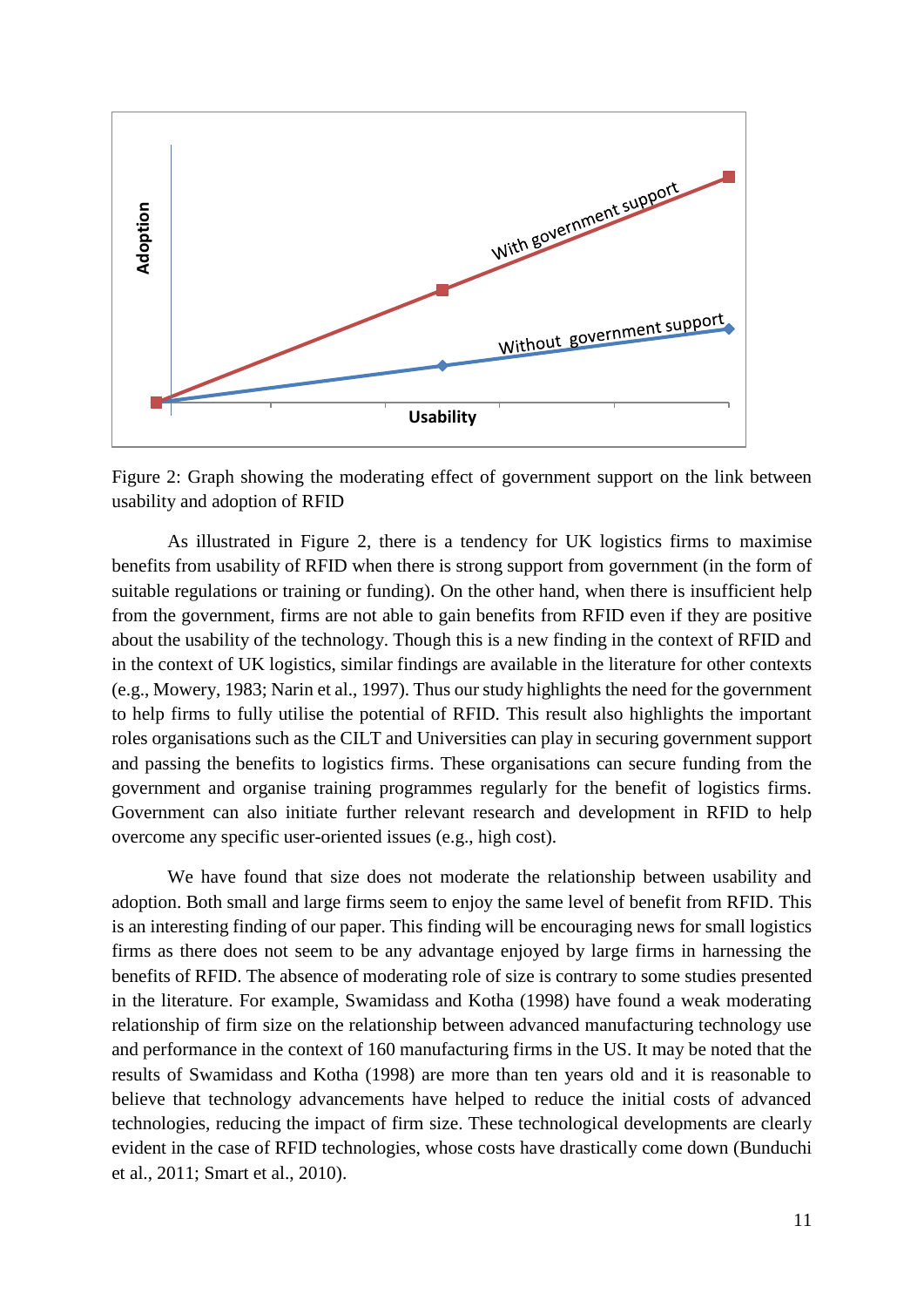Perhaps the most surprising finding of our study is the absence of influence of experience in using barcodes on RFID usability-adoption link. This shows that the positive impact of usability of RFID on its adoption does not change whether the firm had previous experience with barcode technology or not. An experienced user of barcode may find many new uses of RFID, especially in the logistics sector. Such innovative uses of RFID in logistics include the ability to automatically detect and track items for more efficient inventory management, ability to track trucks using geographical positioning systems, ability to mix different items in a truck or in a warehouse since they can be easily separated with RFID information (Asif and Mandviwalls, 2005). Other innovative uses of RFID such as increased security control capabilities (Huber et al., 2007) are also important. Barcodes do not offer any security capability (Huber et al., 2007). In contrast, a user with limited experience with barcodes can consider adopting RFID for both conventional uses and for novel uses.

We believe that the absence of moderating role of barcode experience could indicate that the two technologies should be viewed as complementing rather than one replacing the other. RFID can be used only in applications where barcodes are not very useful. In applications where both technologies can be used, the choice of either technology may be made based on cost considerations and/or complementary uses. This view is consistent with similar observations in earlier studies (e.g., Nemeth et al., 2006) that the barcode system will not be replaced anytime soon as it is firmly implanted in all industries and hence both barcodes and RFID systems have to exist in parallel for a long time in future.

#### **6. Conclusions and future work**

In this era of technology innovation, many sophisticated and easy to use technologies are available to businesses. RFID is one such modern technology helping many businesses. Specifically, RFID is useful in the logistics sector in improving efficiencies of tracking, warehousing, loading and unloading, etc. Although initial investment of this technology is higher than that of other similar technologies (such as barcode), the range of coverage by RFID is much larger. Since RFID technology has been regarded an important technology that can provide strategic and operational advantages, it is necessary to understand what determines RFID adoption in the logistics industry. In this paper, we described such a study based on a survey questionnaire to understand the usability of the RFID to the UK logistics. With the help of CILT, we disseminated the survey questionnaire to companies in the UK logistics industry.

Our data analysis using regression analysis has shown that usability of RFID technology positively influences its adoption. This findings leads to another futuristic view of RFID that training on RFID will improve the knowledge of user and hence can encourage the logistics companies to adopt RFID. We have tried to verify the moderating effect of size of the company in the relationship between usability and adoption of RFID. Our result has not supported this hypothesis (H2). We can claim that the size of the company (number of employees) is not a criterion to be considered for adoption of RFID. This is an important contribution of this paper. We have also found that previous experiences of a firm in using barcodes do not moderate the positive relationship between usability and adoption. We can interpret this result in such a way that awareness on RFID usability can help the businesses to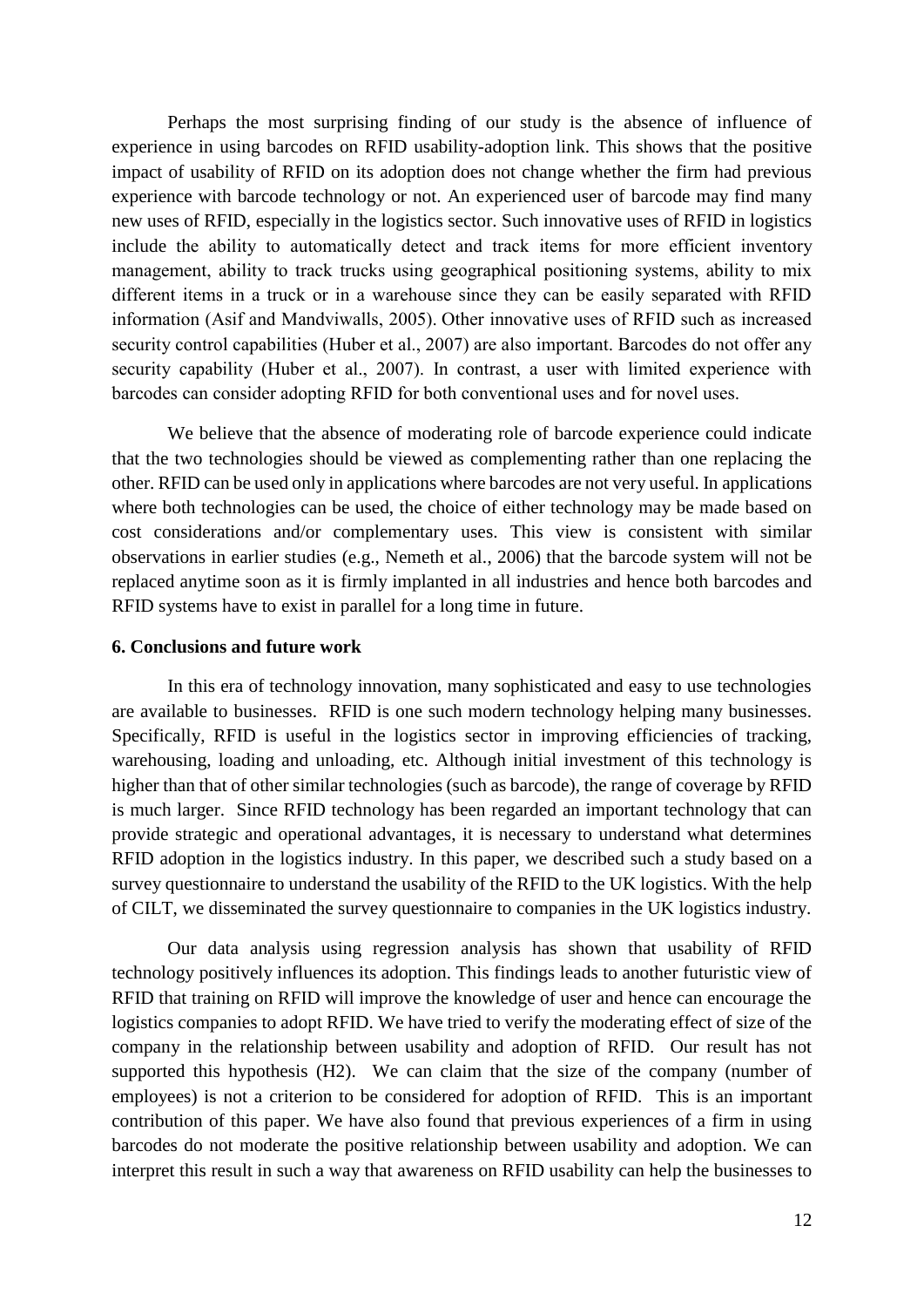adopt irrespective of their previous knowledge on specific technology. Our data analysis has supported the positive moderating effect of government support in the relationship between usability and adoption of RFID. Different forms of support from the Government, such as finance, new projects, training and simple regulations, can help the company in adopting the new technology, RFID in the UK logistics sector.

In this study, we have used the underlying theory 'technology acceptance model' to test the adoption of RFID in the UK logistics sector in general. We have not considered the influence of service types of logistics companies on the adoption of RFID technology. Future study can include the types of services and study the effects of technological, organizational, and environmental factors on the adoption of RFID technology in UK logistics industry (Lin and Ho, 2009a). We have carried out the survey with limited number of small-sized or mediumsized companies and this can be extended to large companies. We focussed on the UK for our study but similar studies can be conducted for other geographical regions in the future.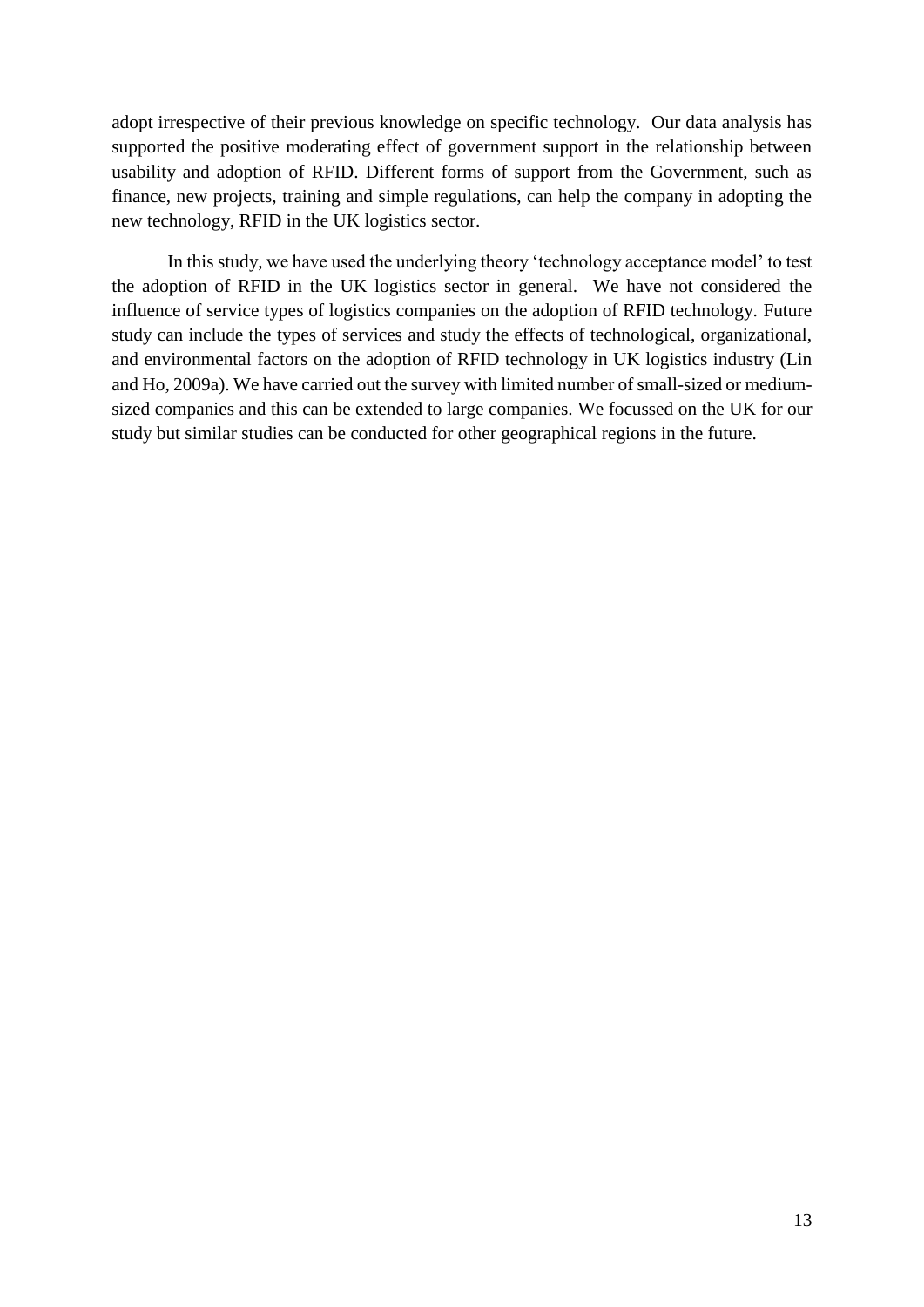## **References**

Anderson R.E., and Srinivasan. S.S. (2003). E-satisfaction and e-loyalty: A contingency framework. *Psychology and Marketing*, 20 (2), 123-138.

Asif, Z., M. Mandviwalla. 2005. Integrating the supply chain with RFID: A technical and business analysis. *Communications of the Association for Information Systems*, 15 393–427.

Attaran, M. (2007). RFID: an enabler of supply chain operations. *Supply Chain Management: An International Journal*, 12 (4), 249-257.

Bhattacharya, M., Chu, C. H., and Mullen, T. (2008). A Comparative Analysis of RFID Adoption in Retail and Manufacturing Sectors. *IEEE International Conference on RFID*, 241-249.

Bowersox, D. J., and Closs, D. J. (1996). Logistics Management: The Integrated Supply Chain Process. New York: McGraw-Hill.

Bunduchi, R.. C. Weisshaar, A. U. Smart (2011), Mapping the benefits and costs associated with process innovation: The case of RFID adoption. *Technovation*, 31(9), 505-521.

Cardiel, I. A., Gil, R. H., Somolinos, C. C., and Somolinos, J. C. (2012), A SCADA oriented middleware for RFID technology. *Expert Systems with Applications*, 39(12), 11115-11124.

Chen, J. C., C-H Cheng, P.Tsang, B. Huang (2012), Supply chain management with lean production and RFID application: A case study. *Expert Systems with Applications*, In Press.

Chong, A. Y-L. and Chan, F. T.S. ( 2012), Structural equation modeling for multi-stage analysis on Radio Frequency Identification (RFID) diffusion in the health care industry. *Expert Systems with Applications*, 39(10), 8645-8654.

Curtin, J., Kauffman, R., and Riggins, F. (2007). Making the 'most' out of RFID technology: A research agenda for the study of the adoption, usage and impact of RFID. *Information Technology and Management*, 8 (2), 87-110.

Davis, F. D., Bagozzi, R. P., and Warshaw, P. R. (1989). User acceptance of computer technology: A comparison of two theoretical models. *Management Science*, 35, 982-1003.

Fornell, C., Larcker, D., 1981. Structural equation models with unobservable variables and measurement error. *Journal of Marketing Research* 18 (1), 39-50.

Hair, J.F., Black, W.C., Babin, B.J., Anderson, R.E., Tatham, R.L., 2006. Multivariate data analysis.  $6<sup>th</sup>$  edition Prentice-Hall, New Jersey.

Hardgrave, B., Aloysius, J., Goyal, S., and Spencer, J. (2008a). Does RFID improve inventory accuracy? A preliminary analysis. Fayetteville, AR: Information Technology Research Institute, Sam M. Walton College of Business, University of Arkansas.

Hardgrave, B., Langford, S., Waller, M., and Miller, R. (2008b). Measuring the impact of RFID on out of stocks at Wal-Mart. *MIS Quarterly Executive*, 7 (4), 181-92.

Holmqvist, M., and Stefansson, G. (2006a). 'SMART GOODS'and mobile RFID: A case with innovation from Volvo. *Journal of Business Logistics*, 27 (2), 251-72.

Holmqvist, M., and Stefansson, G. (2006b). Mobile RFID: A Case from Volvo on Innovation in SCM. Hawaii: Proceedings of the 39th Hawaii International Conference on System Sciences.

Hossain, M. M., and Prybutok, V. R. (2008). Consumer Acceptance of RFID Technology: An Exploratory Study. *IEEE Transactions on Engineering Management*, 55 (2), 316 - 328 .

Huber, N. K. Michael, and L. McCathie (2007). Barriers to RFID adoption in the supply chain. In RFID Eurasia, 1st Annual, 1-6, 2007.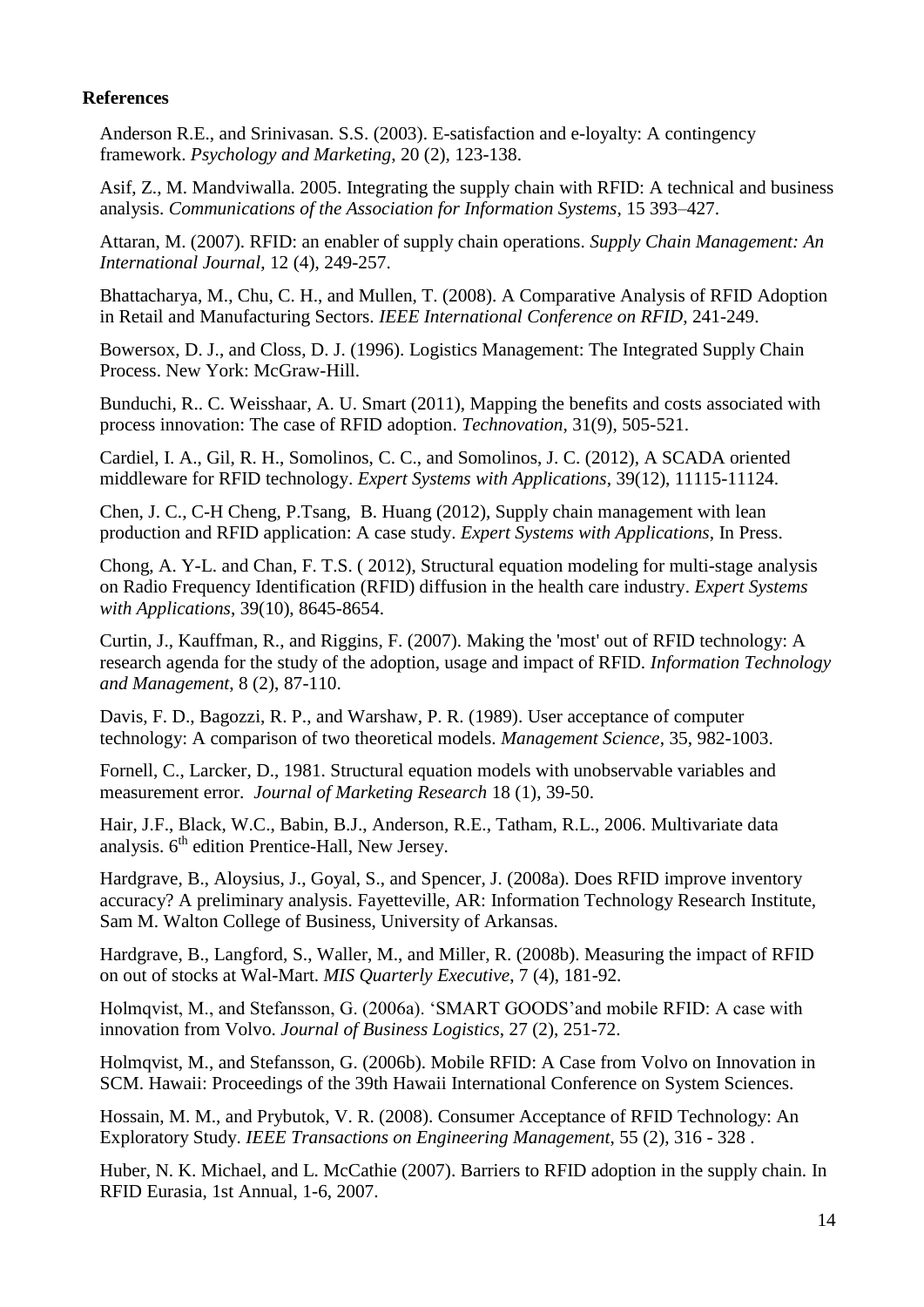Karkkainen, M. (2003). Increasing efficiency in the supply chain for short shelf life goods using RFID tagging. *International Journal of Retail and Distribution Management*, 31 (10), 529-36.

Lee, C.K.H., K.L. Choy, G.T.S. Ho, K.M.Y. Law (2013),A RFID-based Resource Allocation System for garment manufacturing. *Expert Systems with Applications*, 40(2), 784-799.

Lee, L. S., Fiedler, K. D., and Smith, J. S. (2008). Radio frequency identification (RFID) implementation in the service sector: A customer-facing diffusion model. *International Journal of Production Economics*, 112, 587–600.

Li, H. and Atuahene-Gima, K. 2001. Product innovation strategy and the performance of new technology ventures in China. *Academy of Management Journal*, 44:1123-1134.

Li, S., Godon, D., and Visich, J. K. (2010). An exploratory study of RFID implementation in the supply chain. *Management Research Review*, 33 (10), 1005-1015.

Lin, C. Y., and Ho, Y. H. (2009a). An Empirical Study on the Adoption of RFID Technology for Logistics Service Providers in China. *International Business Research*, 2 (1), 23-36.

Lin, C. Y., and Ho, Y. H. (2009b). RFID technology adoption and supply chain performance: an empirical study in China's logistics industry. *Supply Chain Management: An International Journal*, 369-378.

Lin, J.T., Hou, J-L., Chen, W-C. and Huang, C-H. (2005). An RFID application model for the publication industry: a Taiwan perspective, *International Journal of Electronic Business Management*, 3 (2), 129-139.

Luyskens, C., and Loebbecke, C. (2007). RFID Adoption: Theoretical Concepts and Their Practical Application in Fashion. In T. McMaster, D. Wastell, E. Ferneley, and J. DeGross, Organizational Dynamics of Technology-based Innovation: Diversifying the Research Agenda (Vol. 235, pp. 345-361). Boston: Springer.

McFarlane, D., and Sheffi, Y. (2003). The impact of automatic identification on supply chain operations. *The International Journal of Logistics Management*, 14 (1), 1-17.

Moon, K. L., and Ngai, E. W. (2008). The adoption of RFID in fashion retailing: a business valueadded framework. *Industrial Management and Data Systems* , 108 (5), 596-612.

Mowery C. D. (1983), Economic theory and government technology policy. *Policy Sciences*, 16 (1), 27-43.

Muller-Seitz, G., Dautzenberg, K., Creusen, U., and Stromereder, C. (2009). Customer acceptance of RFID technology: Evidence from the German electronic retail sector. *Journal of Retailing and Consumer Services.* 16, 31-39.

Narin, F.. Hamilton, K. S. and Olivastro, D. (1997). The increasing linkage between U.S. technology and public science. *Research Policy*, 26 (3), 317-330.

Nemeth, P., Toth, L., and Hartvanyi, T. (2006). Adopting RFID in supply chains., 2006 IEEE International Conference on Mechatronics, 263 – 266.

Ngai, E., Cheng, T., Lai, K. H., Chai, P., Choi, Y., and Sin, R. (2007). Development of an RFIDbased traceability system: experiences and lessons learned from an aircraft engineering company. *Production and Operations Management*, 16 (5), 554-68.

Nunnally, J.L., 1978. Psychometric Theory 2nd edition. MaGraw-Hill, New York.

Ozelkan, E., and Galambose, A. (2008). When does RFID make business sense for managing supply chains? *International Journal of Information Systems and Supply Chain Management*, 1 (1), 15-47.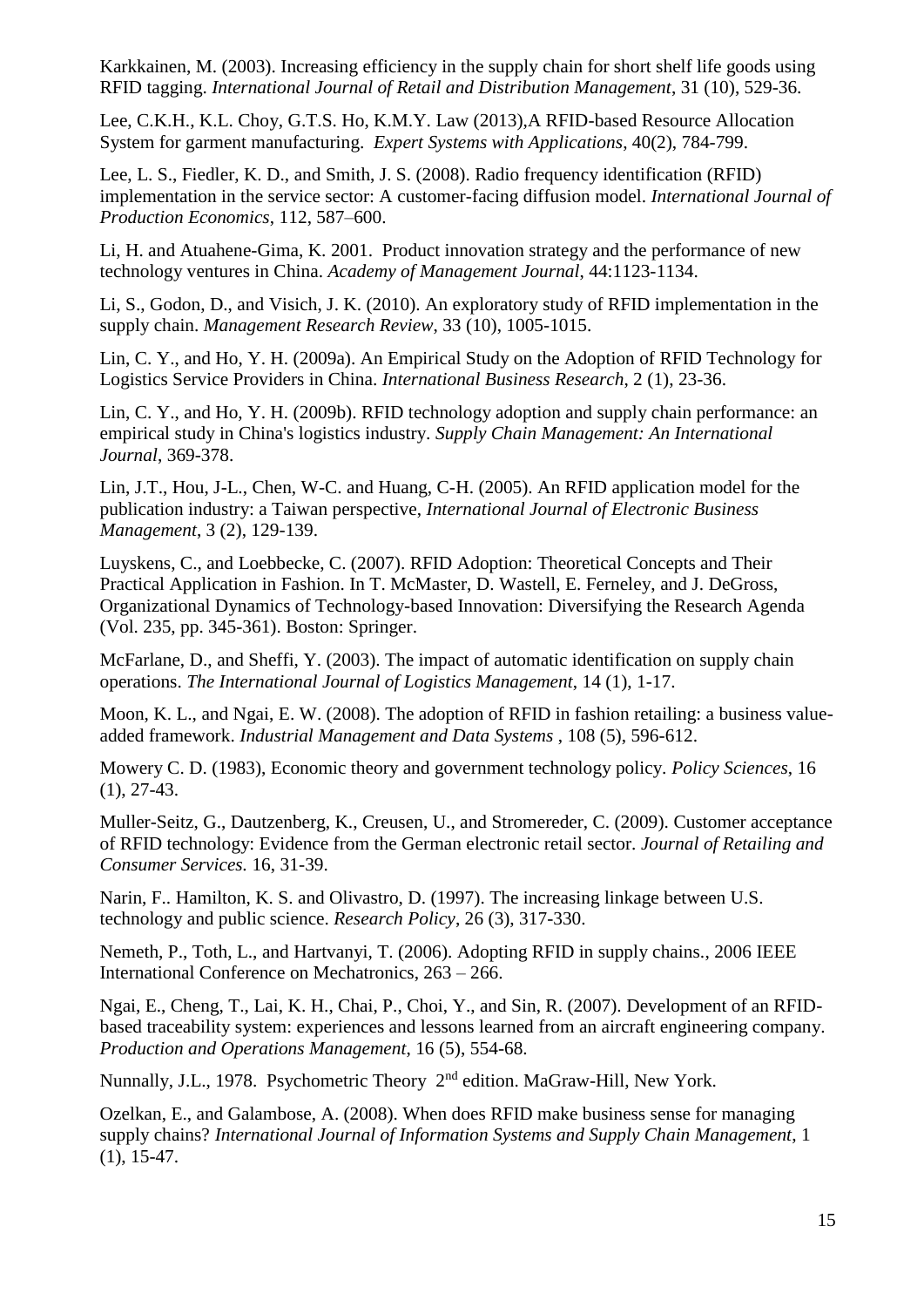Pai, F. Y., and Huang, K. I. (2011). Applying the Technology Acceptance Model to the introduction of healthcare information systems. *Technological Forecasting and Social Change*, 78, 650-660.

Poon, T.C, K.L. Choy, H. K.H. Chow, H. C.W. Lau, F. T.S. Chan, Ho, K.C. (2009). A RFID casebased logistics resource management system for managing order-picking operations in warehouses. *Expert Systems with Applications*, 36(4), 8277-8301.

Riedel, J., Pawar, K. S., Torroni, S., and Ferrari, E. (2008). A Survey of RFID Awareness and Use in the UK Logistics Industry. In: Kreowski, H-J., Scholz-Reiter, B. and Haasis, H-D. (Eds.), *Dynamics in Logistics*, Springer Berlin Heidelberg, pp: 105-115.

Rong, S. (2004). Radio Frequency Identification (RFID) and Its Application in the Library. Hangzhou: The Library of Hangzhou Teacher's College.

Saville, D.J., and Wood, G.R., (1991). Statistical Methods: The Geometric Approach. Springer.

Schmitt, P., Thiesse, F., and Fleisch, E. (2007). Adoption and Diffusion of RFID Technology in the Automotive Industry. Switzerland: 15th European Conference on Information Systems.

Smart, A.U., Bunduchi, R., Gerst, M. (2010). The costs of interorganizational IT innovation adoption: RFID technologies in supply networks. *International Journal of Operations and Production Management*, 30(4), 423-447.

Spekman, R., and Sweeney, P. (2006). RFID: from concept to implementation. *International Journal of Physical Distribution and Logistics Management*, 36 (10), 736-754.

Sundaram, D., Zhou. W., Piramuthu, S., and Pienaar, S. (2010). Knowledge-based RFID enabled Web Service architecture for supply chain management. *Expert Systems with Applications*, 37 (12) , 7937-7946.

Swamidass, P. M. and Kotha, S. (1998). Explaining manufacturing technology use, firm size and performance using a multidimensional view of technology. *Journal of Operations Management*, 17 (1), 23-37.

Sweeney, P. J. (2005). RFID for dummies. Wiley Publishing, Indianapolis, IN .

Tan, T-H., and Chang, C-S. (2010), Development and evaluation of an RFID-based e-restaurant system for customer-centric service. *Expert Systems with Applications*, 37(9), 6482-6492.

Twist, D. C. (2005). The impact of radio frequency identification on supply chain facilities. *Journal of Facilities Management*, 3 (3), 226-239.

Ustundag, A., and Tanyas, M. (2009). The impacts of radio frequency identification (RFID) technology on supply chain costs. *Transportation Research Part E*, 45 (1), 29-38.

Venkatesh, V., and Davis, F. D. (2000). A theoretical extension of the technology acceptance model: Four longitudinal field studies, *Management Science***,** 46 (2), 186–204.

Wang, Y. M., Wang, Y. S., and Yang, Y. F. (2010). Understanding the determinants of RFID adoption in the manufacturing industry. *Technological Forecasting and Social Change*, 77, 803- 815.

White, G. R., Gardiner, G., Prabhakar, G., and Razak, A. A. (2007). A Comparison of Barcoding and RFID Technologies in Practice. *Journal of Information, Information Technology, and Organizations*, 2, 119-132.

Wyld, D. C. (2006). RFID 101: the next big thing for management. Management Research News, 29 (4), 154-173.